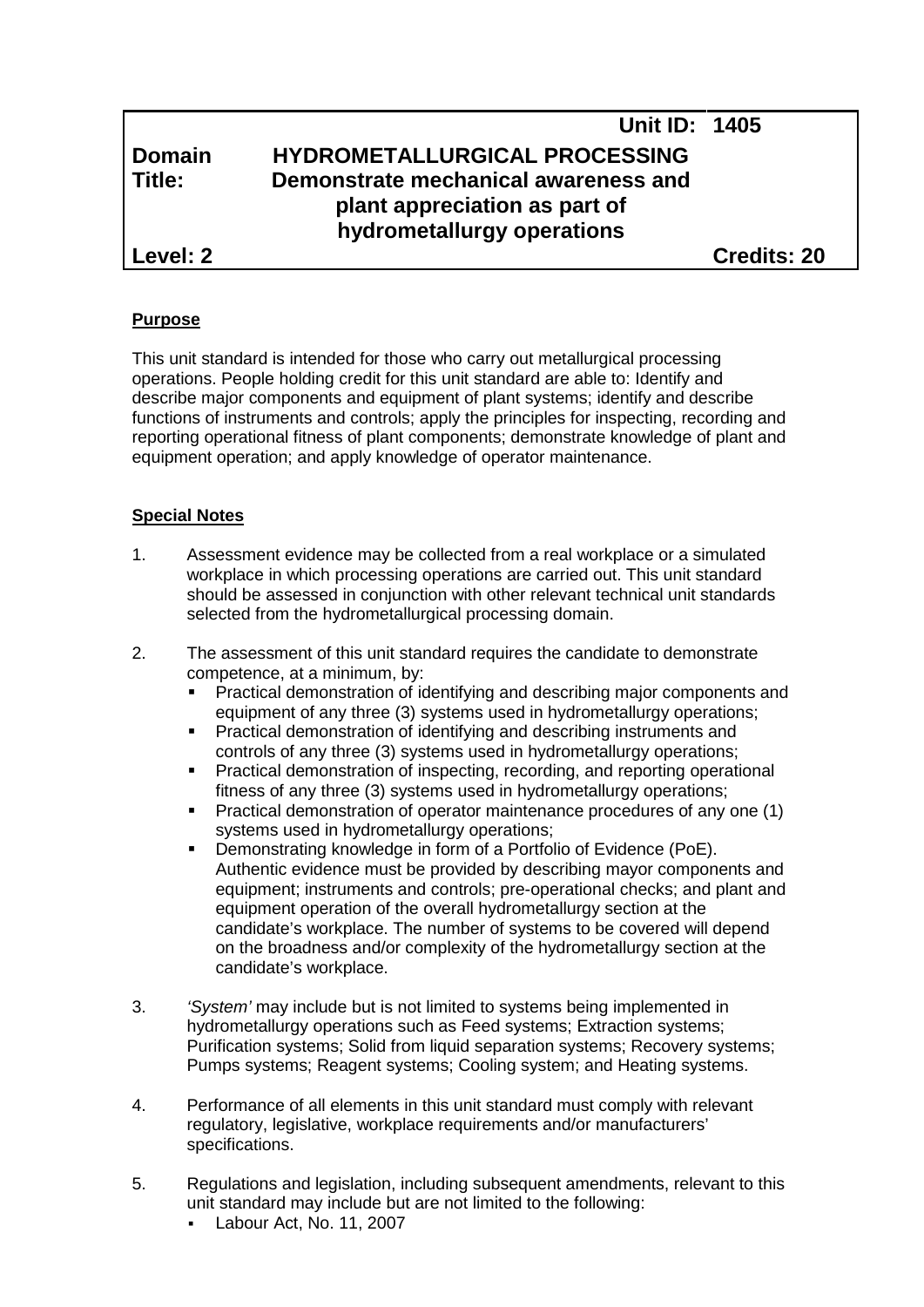- Mineral Act, No. 33, 1992
- Mine Health and Safety Regulations, 1999
- Regulations relating to the Health and Safety of employees at work, 1997 and all industry specific regulations, legislations, code of practice, or code of conduct.

## **Quality Assurance Requirements**

This unit standard and others within this subfield may be awarded by institutions which meet the accreditation requirements set by the Namibia Qualifications Authority and the Namibia Training Authority and which comply with the national assessment and moderation requirements. Details of specific accreditation requirements and the national assessment arrangements are available from the Namibia Qualifications Authority and the Namibia Training Authority. All approved unit standards, qualifications and national assessment arrangements are available on the Namibia Training Authority website www.nta.com.na.

# **Elements and Performance Criteria**

## **Element 1: Identify and describe major components and equipment of plant systems**

## **Performance Criteria**

1.1 Major components and equipment of plant systems are identified and their basic functions described.

### **Element 2: Identify and describe functions of instruments and controls**

### **Performance Criteria**

- 2.1 Plant instrumentation is identified and their basic functions described.
- 2.2 Plant controls are identified and their basic functions described.
- 2.3 Warnings from machine indicators and gauges are interpreted in accordance with manufacturer's specifications.
- 2.4 All safety features and warning devices on the machine are identified, and their purposes described in accordance with manufacturer's specifications.

### **Element 3: Apply the principles for inspecting, recording and reporting operational fitness of plant components**

### **Performance Criteria**

- 3.1 Workplace hazards and associated risks are described.
- 3.2 Principles of pre-operational and post-operational checks are explained.
- 3.3 Procedures for pre-operational and post-operational checks are demonstrated.
- 3.4 Checklist is completed according to workplace procedures.